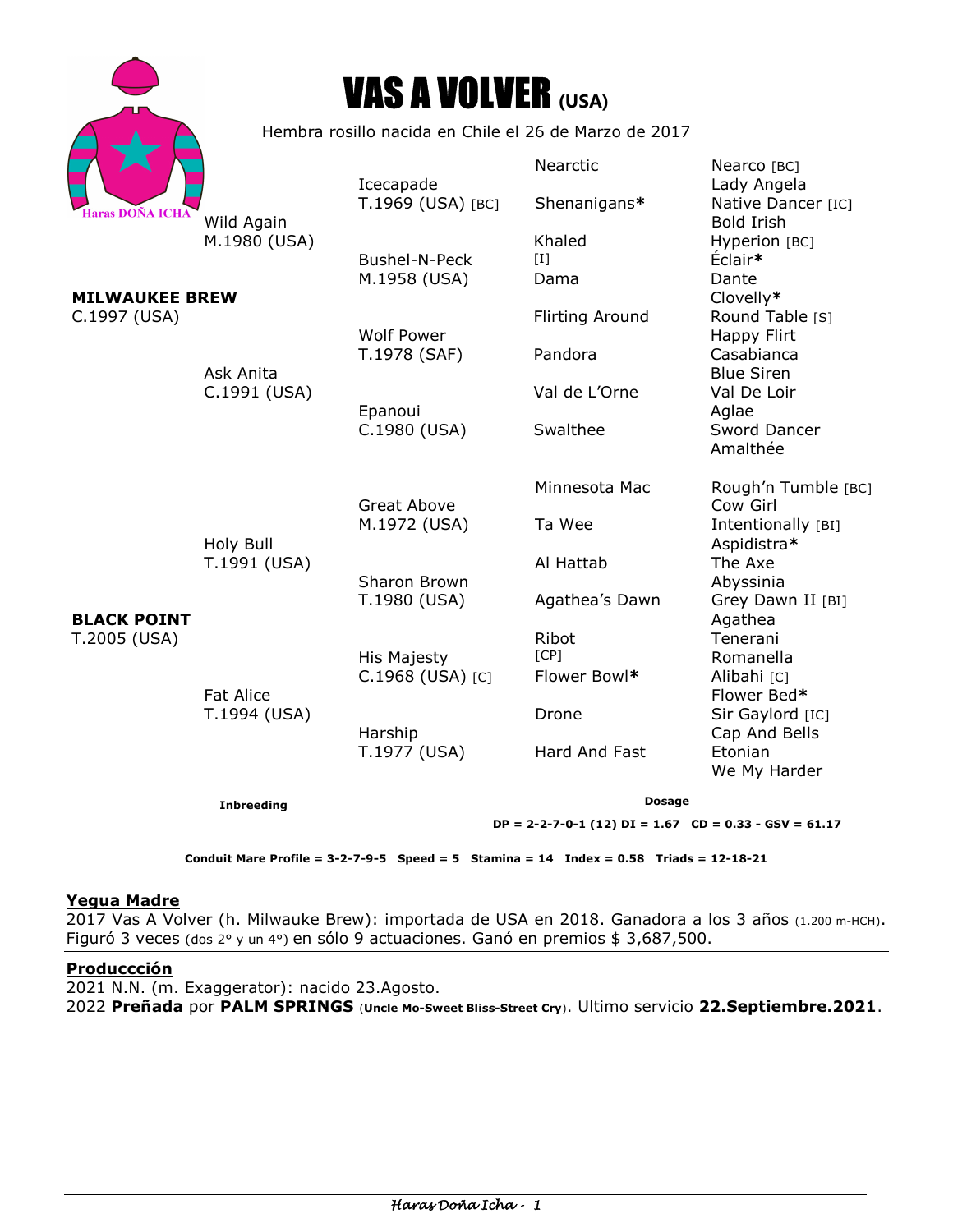#### **LINEA PATERNA**

**MILWAKEE BREW** (**1997**). Ganador de 8 cs., incl. Santa Anita Handicap **(Gr.1)**, dos veces, Ohio Derby **(Gr.2)**, Californian Stakes **(Gr.2)**, Marine Stakes **(Gr.3)**; 2º San Antonio Handicap **(Gr.2)**, Durham Cup Handicap **(Gr.3)**, Baltimore Ravens Breeders' Cup Handicap **(Gr.3)**; 3º Haskell Invitational Handicap **(Gr.1)**, Breeders' Cup Classic **(Gr.1)**, Pacific Classic Stakes **(Gr.1)**, Hollywood Gold Cup Stakes **(Gr.1)**, Westchester Handicap **(Gr.3)**. US\$ 2.879.612.

Es padre de **DR. ZIC** (Madison S**-Gr.1**, Sandpiper S, etc. US\$ 317.619), **MILWAKEE APPEAL** (*Campeona 3 Años en Canadá*. Woodbine Oaks, Ontario Lassie S, etc. US\$ 1.179.401), **GINGER BREW** (*Campeona 3 Años en Canadá*. Woodbine Oaks, Calder Oaks, Jammed Lovely S, etc. US\$ 970.311), **PEACH BREW** (Arlington Oaks**-Gr.3**, Oklahoma Classics Distaff S, etc. US\$ 320.322), **THUNDER BREW** (Lamplighter S, Capital City S, Sophomore Turf S, etc. US\$ 222.250), **MILWAKEE MIRACLE** (Louisiana Cup Derby, Crescent City Derby, etc. US\$ 211.130), **DICEY DJ** (Hokedonthefeelin S, etc. US\$ 122.935), **GATOR BREW** (Linsay Frolic S, etc.), **AMAZING ROSE**, **ONE QUICK BREW**, **BACH'S HOMEBREW**, etc…

### **LINEA MATERNA**

#### **1ª madre**

2005 Black Point (h. Holy Bull): ganadora a los 4 años en USA. US\$ 10,260. Madre de:

- 2012 Kahrhoff (h. Milwaukee Brew): 6 figs. en Canadá y USA. US\$ 12,076.
- 2013 Gee Bee (m. Milwauke Brew): ganadora a los 3 años en Canadá. US\$ 12,206.
- 2014 Dark Ale (m. Milwauke Brew): ganador en Canadá. US\$ 48,722.
- 2015 N.N. (h. Milwaukee Brew): no corrió en USA.
- 2016 N.N. (m. Milwaukee Brew): no corrió en USA.
- 2017 Vas A Volver (h. Milwaukee Brew): **ver arriba**.

2018 Strong Muchacho (m. Strong Mandate): ha disputado 3 cs. a los 3 años.

#### **2ª madre**

94 Fat Alice (h. His Majesty): disputó una carrera en USA. Es hermana materna de **ROSE PARK**, **Futuh**. Madre de:

00 Wild About Debbie (h. Wild Again): fig. en USA. US\$ 6,127. Madre de:

06 **Wild Awake** (h. Judge T C): 2 cs. en USA; 2ª New York Stallion Cupecoy's Joy S **(L)**; 3ª New York Stallion Statue Of Liberty S. US\$ 128,371. En la reproducción.

- 05 Black Point (h. Holy Bull): **ver arriba**.
- 07 Bralice (h. Brahms): exportada a Perú. No corrió. Madre de:
	- 11 **Mama Ida** (h. Tomcito): 10 cs. en Perú; 3ª cls. Cesar A del Rio Suito **(Gr.3)**, Estados Unidos de Norteamerica **(L)**; 4ª cls. Augusto Mostajo Barrera **(Gr.3)**, Carlos Palacios Villacampa.
	- 16 **Fulmine Nero** (m. Song Cycle): ganador en Perú; 2° cl. Estreno; 3° cl. Carlos II Watson y Eduardo F.G. Watson **(L)**.

### **3ª madre**

77 **Hardship** (h. Drone): ganadora de 4 cs. en USA; 3ª Frizette Stakes **(Gr.1)**, Fashion Stakes. US\$ 56,421. Madre de:

- 82 Twang (h. Stop The Music): fig. en USA. Madre de:
	- 88 **BABA BANG BANG** (cast. El Baba): 16 cs. en USA, incl. Lawton Breeders' Cup Stakes; 2º Red Earth Derby **(L)**, Governor's Cup Handicap; 3º Prevue Stakes, Autumn Classic Breeders' Cup Handicap, Battle Of The Alamo Stakes. US\$ 190,895.
	- 91 Celtic Twang (h. It's Freezing): 2 cs. en USA. US\$ 33,830. Madre de:
		- 96 Mrs Ed (h. Meadowlake): no corrió. Madre de:
			- 06 **HE'S BOY WONDER** (m. Littleexpectations): 2 cs. en USA, incl. My Dandy Texas Stallion Stakes (c&g) **(L)**; 2º Groovy Stakes, Jean Lafitte Stakes; 3º Texas Stallion Stakes. US\$ 154,142.
			- 97 **She's A Bond Girl** (h. Truluck): 5 cs. en USA; 2ª Two Altazano Stakes **(L)**, Valor Farm Stakes. US\$ 130,565. Madre de:
				- 13 **ANOTHER BOND GIRL** (Don't Get Mad): 3 cs. en USA, incl. Oklahoma Classics Lassie Stakes, Iowa Stallion Futurity Filly Stakes; 2ª Oklahoma Stallion Stakes (3yof), By The Light Stakes, Iowa Stallion Futurity; 3ª Useeit Stakes, E.L. Gaylord Memorial Stakes, Slide Show Stakes. US\$ 178,648.
	- 93 Young And Wild (h. Wild Again): 2 cs. en USA. US\$ 48,228. Madre de: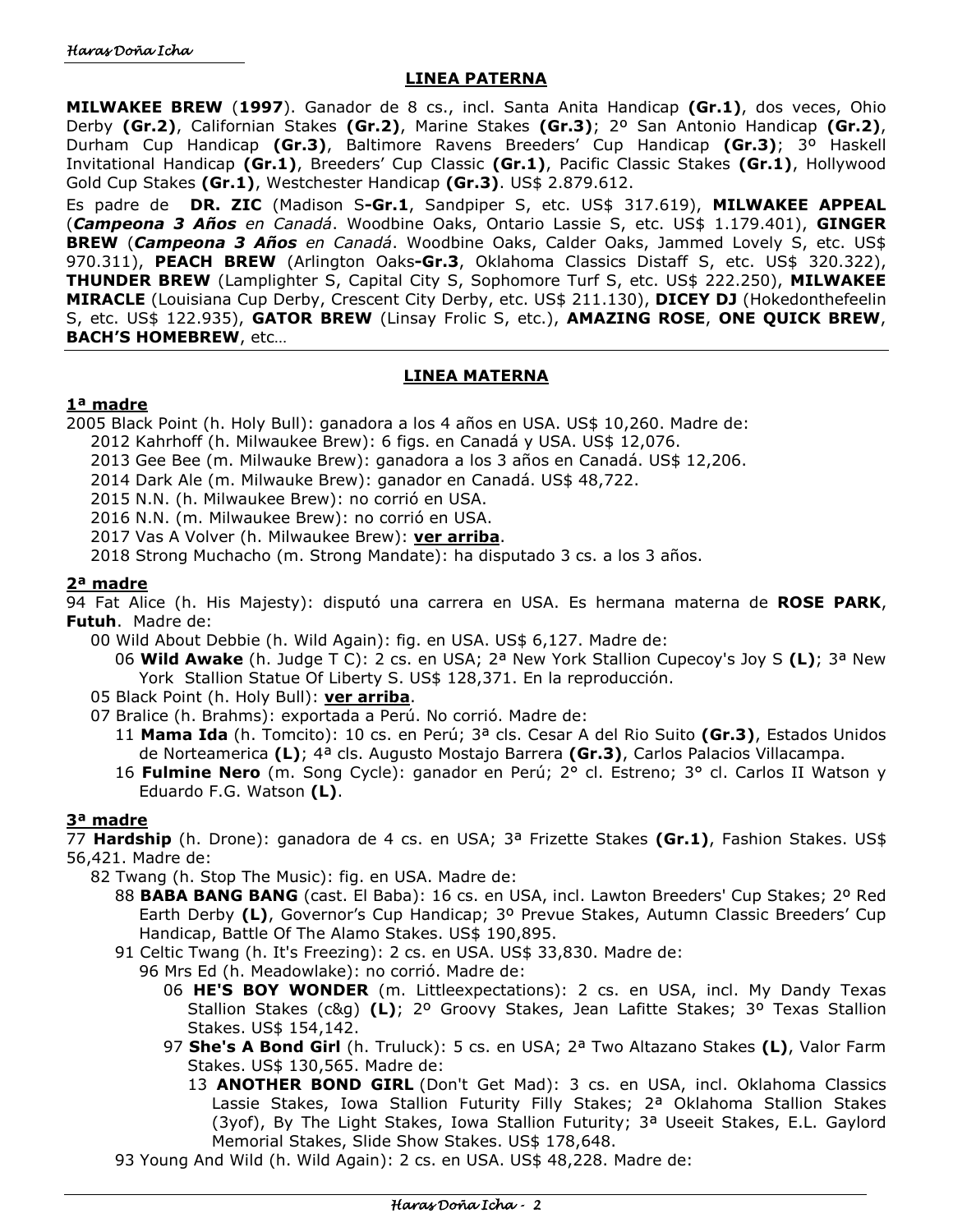- 01 **WILD TALE** (m. Tale of The Cat): 7 cs. en USA, incl. Harvey Areault Memorial Handicap **(L)**; 2º Phoenix Breeders' Cup Stakes **(Gr.3)**, Remington MEC Mile Stakes, Isi Newborn Memorial Stakes; 3º Sport Page Handicap **(Gr.3)**, Harvey Arneault Memorial Breeders' Cup Handicap. US\$ 333,030. **Padrillo**. Murió, 2008.
- 02 Royal And Ancient (h. Royal Academy): no corrió en USA. Madre de:
	- 10 **BIG SUGARUSH** (m. Kipling): 6 cs. en USA, incl. Iowa Stallion Stakes, Jim Thorpe Stakes. US\$ 131,811.
	- 11 **BIG SUGAR HIGH** (cast. Kipling): 2 cs. en USA, incl. Iowa Stallion Stakes; 3º Oklahoma Classic Juvenile Stakes. US\$ 83,957.
- 03 Young Royalty (h. Royal Academy): ganadora en USA. US\$ 18,261. Madre de:
	- 09 **LAY ARAGORN** (h. Aragorn II): 7 cs. en USA, incl. Silver Patrona Stakes, Jimbos Fire Ant Invitational **S**. US\$ 56,446.
- 09 **TEMIRTAU** (m. Yes It's True): 2 cs. en Rusia, incl. Contenders Cup Colts **(Gr.3)**; 2º June Stakes **(Gr.2)**.
- 96 Into Temptation (h Kris S): ganadora en USA. US\$ 32,828. Madre de:
	- 06 Triumphanty (h. Mr. Greeley): no corrió en USA. Madre de:
		- 12 **TROUBLE KID** (cast. Harlan's Holiday): 4 cs. en USA, incl. Gallant Bob Stakes **(Gr.3)**, Valley Forge Stakes; 2º Frank J. De Francis Memoril Dash Stakes, Claiming Crown Rapid Transit Stakes. US\$ 411,858.
- 86 **ROSE PARK** (h. Plugged Nickle): 4 cs. en USA, incl. Selene Stakes **(L)**, Villager Stakes; 4ª Coaching Club American Oaks **(Gr.1)**. US\$ 217,839. Madre de:
	- 93 Eishin Houlton (h. Wild Again): ganadora en Japón. Madre de:
		- 01 Epica (h. Kingmambo): figs. en USA. Exportada a Rusia. Madre de:
			- 08 **SOLDAT UDACHI** (m. Southern Image): 9 cs. en Rusia, incl. Autum Stakes **(Gr.2)**, Granita II Stakes **(Gr.3)**; 2º Prize In Honor Of Day Of Constitution Of Republica Of Kazakhstan **(Gr.1)**, Grand Sprint Stakes **(Gr.3)**, UFA City Stakes **(Gr.3)**; 3º Master Sprint Stakes **(Gr.2)**, Season Closing Stakes **(Gr.3)**, UFA Grand Sprint Stakes **(Gr.3)**. RUB 533,100.
			- 09 **MAJESTIC** (m. A T Kinson) 3 cs. en USA, incl. Grand Summer Stakes **(Gr.1)**, Anilin Stakes **(Gr.2)**, Season Opening Stakes **(Gr.3)**; 2º Rostov Derby **(Gr.1)**, S.M. Budyonyyi Stakes **(Gr.1)**, Trial Stakes-Colts **(Gr.3)**.
	- 94 **WILD RUSH** (m. Wild Again): 8 cs. en USA, incl. Carter Handicap **(Gr.1)**, Metropolitan Handicap **(Gr.1)**, Illinois Derby **(Gr.2)**, Kentucky Cup Classic Stakes **(Gr.3)**, La Puente Stakes **(L)**, Remington Park Derby **(L)**; 3º Clark Handicap **(Gr.2)**, Swaps Stakes **(Gr.2)**. US\$ 1,386,332. **Padrillo**.
	- 95 Rahy Rose (h. Rahy): 2 cs. en USA. US\$ 83,823. Madre de:
		- 02 **SUMMER RAVEN** (h. Summer Squall): 2 cs. en USA, incl. Tempted Stakes **(Gr.3)**; 2ª Delta Princess Stakes **(L)**; 3ª Astarita Stakes **(Gr.3)**. US\$ 168,910. Madre de:
			- 07 **WINSLOW HOMER** (m. Unbridled's Song): 4 cs. en USA, incl. Holy Bull Stakes **(Gr.3)**, Curlin Stakes ; 3º Oakawn Handicap **(Gr.2)**, Iowa Derby **(Gr.3)**. US\$ 273,365. **Padrillo**.
			- 08 Elusive Raven (h. Elusive Quality): fig. en USA. Madre de:
				- 13 **LOST RAVEN** (h. Uncle Mo): 5 cs. a los 2 y 3 años en USA, incl. Adena Springs Miss Preakness Stakes **(Gr.3)**, Coronation Cup Stakes **(L)**, Cicada Stakes, Smart Halo Stakes; 2ª Marshua Stakes; 3ª Busanda Stakes. US\$ 357,850.
			- 11 **MISCONNECT** (cast. Unbridled's Song): 4 cs. en USA, incl. General George Handicap **(Gr.3)**; 3º Queens County Stakes. US\$ 327,100.
			- 13 **LEWIS BAY** (h. Bernardini): 4 cs. a los 2 y 3 años en USA, incl. Demoiselle Stakes **(Gr.2)**, Gazelle Stakes **(Gr.2)**, Turnback The Alarm Handicap **(Gr.3)**; 2ª Mother Goose Stakes **(Gr.1)**, Fasig-Tipton Davona Dale Stakes **(Gr.2)**, Comely Stakes **(Gr.3)**; 3ª Longines Kentucky Oaks **(Gr.1)**. US\$ 805,600.
- 88 **Futuh** (h. Diesis): ganadora a los 2 años en Inglaterra; 2ª Doncaster Stakes **(L)**. US\$ 24,995. Madre de:
	- 94 Abyat (h. Shadeed): no corrió en Inglaterra. Madre de:

00 Indian Belle (h. Indian Ridge): ganadora a los 3 años en Irlanda. Mare de:

- 06 Sioduil (h. Oasis Dream): ganadora en Irlanda. £ 30,472. Madre de:
	- 12 **MIND OF MADNESS** (h. Azamour): 2 cs. en Irlanda, incl. Julia Graves Roses Stakes **(L)**; 2ª Norfolk Stakes **(Gr.2)**, Harry Rosebery Stakes **(L)**. £ 74,377.